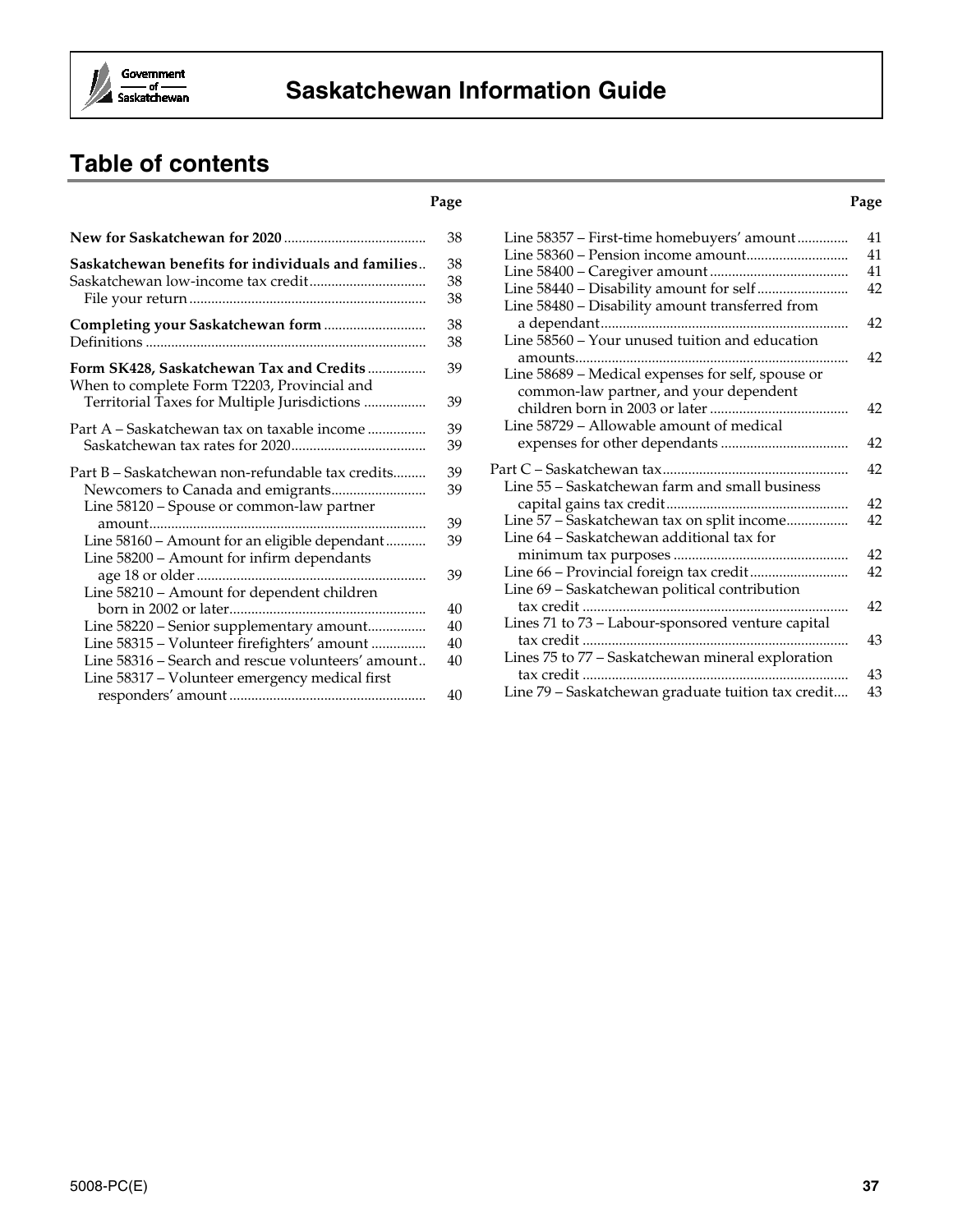# **New for Saskatchewan for 2020**

There are three new non-refundable tax credits available to eligible volunteers beginning January 1st, 2020: the **volunteer firefighters' amount, search and rescue volunteers' amount,** and **volunteer emergency medical first responders' amount.**

# **Saskatchewan benefits for individuals and families**

# **Saskatchewan low-income tax credit**

This credit is a non-taxable amount paid to help Saskatchewan residents with low and modest incomes. This amount is combined with the quarterly payments of the federal GST/HST credit.

You do not need to apply for the GST/HST credit or the Saskatchewan low-income tax credit. The Canada Revenue Agency (CRA) will use the information from your return to determine if you are entitled to receive this credit.

# **File your return**

To make sure you get your payments on time, you (and your spouse or common-law partner) need to file your 2020 Income Tax and Benefit Return(s) by April 30, 2021. The CRA will use the information from your return(s) to calculate the payments you are entitled to get from this program.

The Saskatchewan low-income tax credit is fully funded by the Province of Saskatchewan. For more information about this program, go to **canada.ca/cra-benefits-prov-terr** or call the CRA at **1-800-387-1193**.

# **Completing your Saskatchewan form**

All the information you need to complete Form SK428, Saskatchewan Tax and Credits, is included in this package. Complete one copy of Form SK428 and attach it to your return.

Form SK428 and those mentioned in this guide are available at **canada.ca/cra-forms**.

# **Definitions**

**Spouse** refers to a person you are legally married to.

**Common-law partner** refers to a person who is not your spouse but with whom you are in a conjugal relationship and **at least one** of the following conditions applies:

- This person has been living with you in a conjugal relationship for at least 12 continuous months (including any period of time where you were separated for less than 90 days because of a breakdown in the relationship)
- This person is the parent of your child by birth or adoption
- This person has custody and control of your child (or had custody and control immediately before the child turned 19 years of age) and your child is wholly dependent on them for support

**End of the year** means **any** of the following dates:

- December 31, 2020
- the date you left Canada if you emigrated in 2020
- the date of death for a person who died in 2020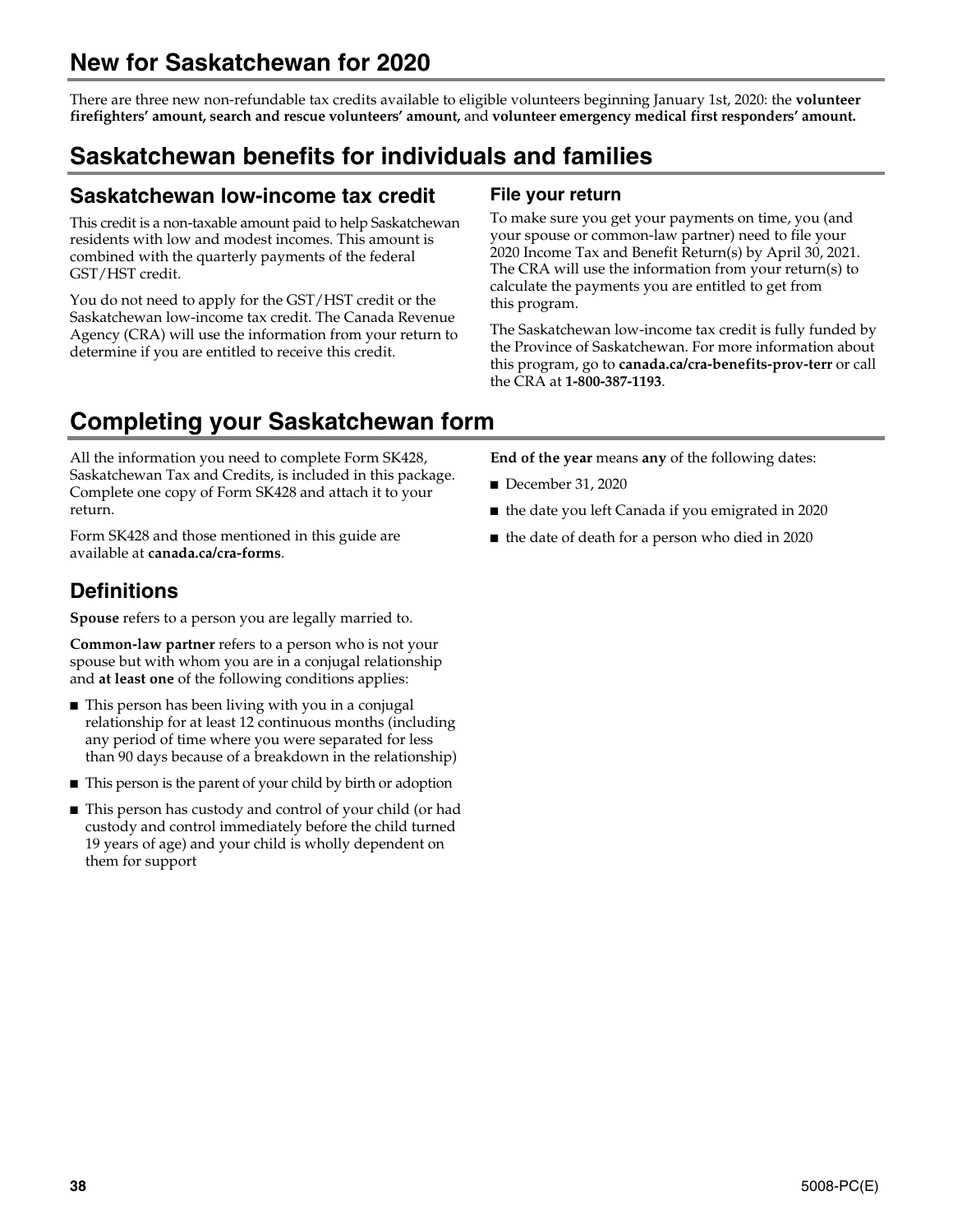# **Form SK428, Saskatchewan Tax and Credits**

Complete Form SK428 if **one** of the following applies:

- You were a resident of Saskatchewan at the end of the year
- You were a non-resident of Canada in 2020 and **any** of the following applies:
	- You earned income from employment in Saskatchewan
	- You received income from a business with a permanent establishment **only** in Saskatchewan

# **When to complete Form T2203, Provincial and Territorial Taxes for Multiple Jurisdictions**

Complete Form T2203, Provincial and Territorial Taxes for Multiple Jurisdictions, **instead** of Form SK428, if **both** of the following apply:

- You resided in Saskatchewan on December 31, 2020 (or the date you left Canada if you emigrated in 2020)
- All or part of your 2020 business income (including income received as a retired, inactive, or limited partner) was earned and can be allocated to a permanent establishment **outside** Saskatchewan

You also must complete Form T2203 if **both** of the following apply:

- You were a non-resident of Canada throughout 2020
- You were carrying on business in **more than one** province or territory in Canada or were receiving income from an office or employment that can reasonably be attributed to duties performed in **more than one** province or territory in Canada

# **Part A – Saskatchewan tax on taxable income**

# **Saskatchewan tax rates for 2020**

The following tax rates are used in the calculation of your Saskatchewan tax on taxable income:

- 10.5% on the portion of your taxable income that is \$45,225 or less, **plus**
- 12.5% on the portion of your taxable income that is more than \$45,225 but not more than \$129,214, **plus**
- 14.5% on the portion of your taxable income that is more than \$129,214

# **Part B – Saskatchewan non-refundable tax credits**

The eligibility conditions and rules for claiming most Saskatchewan non-refundable tax credits are the same as those for the federal non-refundable tax credits. However, the amount and calculation of most Saskatchewan non-refundable tax credits are different from the corresponding federal credits.

# **Newcomers to Canada and emigrants**

As a newcomer or an emigrant, you may be limited in the amount you can claim for certain provincial non-refundable tax credits.

If you reduced your claim for any of the following federal amounts, you also need to reduce your claim for the corresponding provincial amount in the same manner.

| Federal amount on<br>your return | Corresponding provincial<br>amount on Form SK428 |
|----------------------------------|--------------------------------------------------|
| line 30000                       | line 58040                                       |
| line 30100                       | line 58080                                       |
| line 30300                       | line 58120                                       |
| line 30400                       | line 58160                                       |
| line 30425/30450                 | line 58200/58400                                 |
| line 31600                       | line 58440                                       |
| line 31800                       | line 58480                                       |
| line 32600                       | line 58640                                       |

For examples on how to calculate these amounts, see Guide T4055, Newcomers to Canada.

## **Line 58120 – Spouse or common-law partner amount**

You can claim this amount if the rules are met for claiming the amount on line 30300 of your return and your spouse's or common-law partner's net income from line 23600 of their return (or the amount that it would be if they filed a return) is **less than \$17,672**.

# **Line 58160 – Amount for an eligible dependant**

You can claim this amount if the rules are met for claiming the amount on line 30400 of your return and your dependant's net income from line 23600 of their return (or the amount that it would be if they filed a return) is **less than \$17,672**.

## **Line 58200 – Amount for infirm dependants age 18 or older**

You can claim up to \$9,464 for each of your (or your spouse's or common-law partner's) dependent children or grandchildren born in 2002 or earlier who has an impairment in physical or mental functions.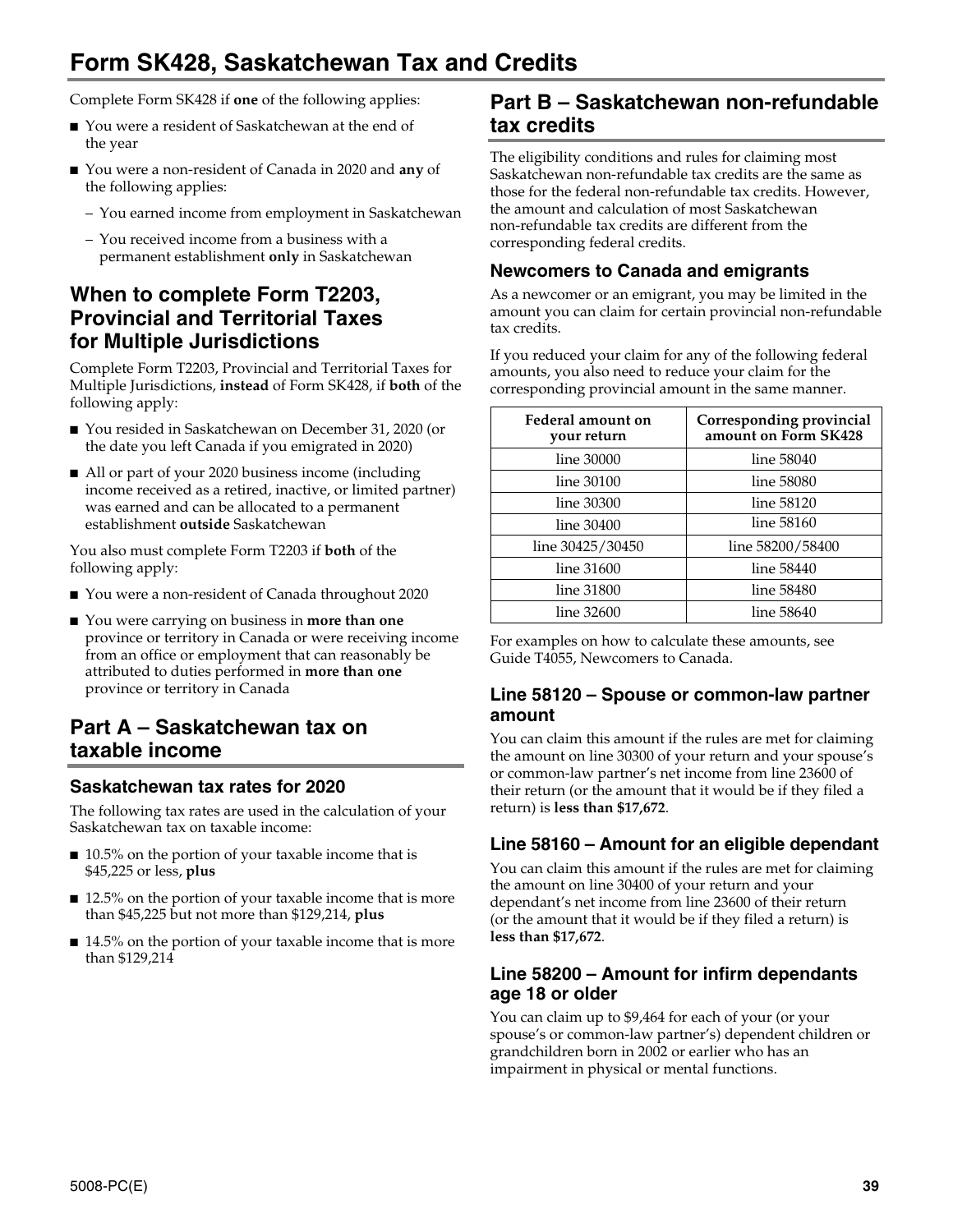You can also claim this amount for more than one person if each one meets **all** of the following conditions:

- They are your (or your spouse's or common-law partner's) parent, grandparent, brother, sister, aunt, uncle, niece, or nephew
- They were 18 years of age or older
- They were dependent on you (or on you and others) because of an impairment in physical or mental functions
- They were a resident of Canada at any time in the year

#### **Notes**

You **cannot** claim this amount for a person who was only visiting you.

A **parent** includes someone you were completely dependent upon and who had custody and control of you when you were under 19 years of age.

A **child** includes someone who is completely dependent upon you for support and whom you have custody and control of, even if they are older than you.

You can claim this amount only if the dependant's net income from line 23600 of their return (or the amount that it would be if they filed a return) is **less than \$16,179**.

If you had to make support payments for a child, you cannot claim an amount on line 58200 for that child unless **both** of the following conditions apply:

- You were separated from your spouse or common-law partner for only part of 2020 because of a breakdown in your relationship
- You did not claim any support amounts paid to your spouse or common-law partner on line 22000 of your return

If **both** of these conditions are met, you can claim whichever of the following amounts is better for you:

- line 58200 of your Form SK428
- line 22000 of your return

### **How to claim this amount**

Complete the calculation for line 58200 using Worksheet SK428. If you are claiming this amount for more than one dependant, enter the total amount on line 58200 of your Form SK428.

#### **Note**

The CRA may ask for a signed statement from a medical practitioner showing when the impairment began and how long it is expected to last. You do **not** need a signed statement from a medical practitioner if the CRA already has an approved Form T2201, Disability Tax Credit Certificate, for a specified period. The notice of determination will show which years you are eligible for.

### **Claim made by more than one person**

If you and another person support the same dependant, you can split the claim for that dependant. However, the total amount of your claim and the other person's claim cannot be more than the maximum amount allowed for that dependant.

# **Line 58210 – Amount for dependent children born in 2002 or later**

You can claim this amount if you lived in Saskatchewan at the end of the year and you had a dependent child for whom **all** of the following conditions apply:

- The child was less than 18 years of age at any time in 2020
- The child lived with you at the end of the year (or on the date of death for a child who died in 2020)
- No one has received a special allowance under the Children's Special Allowances Act for the child

You **cannot** claim this amount if anyone made a claim for the child as an eligible dependant on line 58160 or as a spouse or common-law partner on line 58120.

If you have a spouse or common-law partner, only one of you can claim this amount. When both of you are eligible to make this claim, the person with the **lower** net income must make the initial claim. The other person may claim any unused amount by completing Schedule SK(S2), Provincial Amounts Transferred From Your Spouse or Common-law Partner, and attaching it to their return.

### **How to claim this amount**

Complete the chart "Details of dependent children born in 2002 or later" on Form SK428.

Enter the number of dependent children you have who were born in 2002 or later beside box 58209 on Form SK428.

Claim \$6,094 for **each** dependent child, and enter the total amount on line 58210.

# **Line 58220 – Senior supplementary amount**

You can claim this amount if you were 65 years of age or older in 2020 and you lived in Saskatchewan at the end of the year. You can claim it regardless of your net income.

If you are completing a return for a person who died in 2020, you can claim this amount if the person was 65 years of age before the date of death and they lived in Saskatchewan on the date of death.

#### **Line 58315 – Volunteer firefighters' amount, Line 58316 – Search and rescue volunteers' amount,** and **Line 58317 – Volunteer emergency medical first responders' amount**

You can claim **one** of the following credits if you meet **all** of the conditions for that credit as described below:

- volunteer firefighters' amount (VFA)
- search and rescue volunteers' amount (SRVA)
- volunteer emergency medical first responders' amount (VEMFRA)

You can claim the VFA or the SRVA if the rules are met for claiming the amount on line 31220 or line 31240 of your return.

**If not**, you may be able to claim the VEMFRA if the total number of eligible hours worked as a volunteer firefighter, search and rescue volunteer, and/or volunteer emergency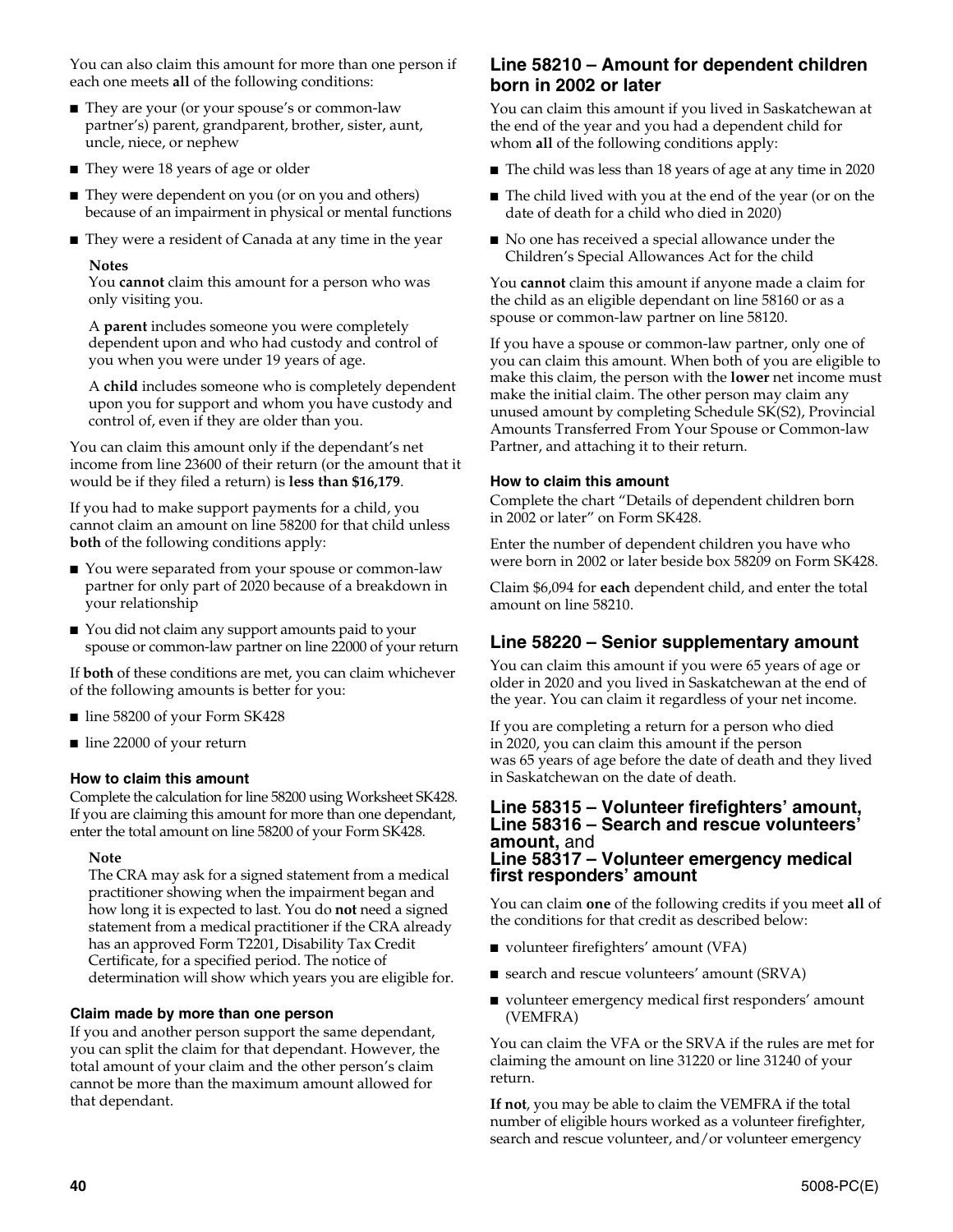medical first responder was 200 hours or more, and **all** of the following conditions are met:

- You completed at least 200 hours of eligible volunteer emergency medical first responders' service
- You provided volunteer emergency medical first responder services to the provincial health authority which included:
	- responding to and being on call for medical first responder and related emergency calls
	- attending meetings held by the provincial health authority
	- participating in required training related to emergency first responder services

### **How to claim this amount**

Enter on line 58315 the VFA you claimed on line 31220 of your return, **or** enter on line 58316 the SRVA you claimed on line 31240 of your return, **or** enter \$3,000 on line 58317 for the VEMFRA.

### **Note**

Only residents of Saskatchewan are eligible for these amounts. If you were not a resident of Saskatchewan at the end of the year, you cannot claim any of these credits when calculating your Saskatchewan tax even if you may have received income from a source in Saskatchewan in 2020.

# **Line 58357 – First-time homebuyers' amount**

You can claim \$10,000 for the purchase of a qualifying home if the rules are met for claiming the amount on line 31270 of your return. However, if you received a loan through the Graduate Retention Program First Home Plan, you **cannot** claim the Saskatchewan first-time home buyers' amount.

A qualifying home must be registered in your and/or your spouse's or common-law partner's name with the Land Titles Registry and must be located in Saskatchewan. The first time buyer must not have previously owned another home during the calendar year in which the home was purchased, or in any of the previous four years. The buyer must occupy the home within one year of purchase.

The first-time home buyers' amount can be split between you and your spouse or common-law partner, but the combined total **cannot be more than \$10,000**.

When more than one individual is entitled to the amount (for example, when two people jointly buy a home), the total of all amounts claimed **cannot be more than \$10,000**.

### **Supporting documents**

Do **not** send any supporting documents when you file your return. Keep them in case you are asked to provide them later.

# **Line 58360 – Pension income amount**

The amount you can claim on line 58360 is the amount on line 31400 of your return **or** \$1,000, **whichever is less**.

### **Note**

Only residents of Saskatchewan are eligible for this amount. If you were not a resident of Saskatchewan at the end of the year, you cannot claim this non-refundable tax credit when calculating your Saskatchewan tax even if you may have received income from a source in Saskatchewan in 2020.

# **Line 58400 – Caregiver amount**

If, at any time in 2020, you (alone or with another person) kept a dwelling where you and one or more of your dependants lived, you may be able to claim up to \$9,464 for each dependant.

Each dependant must be **one** of the following:

- your (or your spouse's or common-law partner's) child or grandchild
- your (or your spouse's or common-law partner's) brother, sister, niece, nephew, aunt, uncle, parent, or grandparent who was a resident in Canada

#### **Note**

You **cannot** claim this amount for a person who was only visiting you.

Also, each dependant must meet **all** of the following conditions:

- They were 18 years of age or older when they lived with you
- Their net income in 2020 on line 23600 of their return (or the amount that it would be if they filed a return) was **less than \$25,628**
- They were dependent upon you because of an impairment in physical or mental functions, or they were your (or your spouse's or common-law partner's) parent or grandparent born in 1955 or earlier

If you had to make support payments for a child, you cannot claim an amount on line 58400 for that child unless **both** of the following conditions apply:

- You were separated from your spouse or common-law partner for only part of 2020 because of a breakdown in your relationship
- You did not claim any support amounts paid to your spouse or common-law partner on line 22000 of your return

If **both** of these conditions are met, you can claim whichever of the following amounts is better for you:

- line 58400 of your Form SK428
- line 22000 of your return

### **How to claim this amount**

Complete the calculation for line 58400 using Worksheet SK428. If you are claiming this amount for more than one dependant, enter the total amount on line 58400 of your Form SK428.

### **Claim made by more than one person**

If you and another person support the same dependant, you can split the claim for that dependant. However, the total amount of your claim and the other person's claim cannot be more than the maximum amount allowed for that dependant.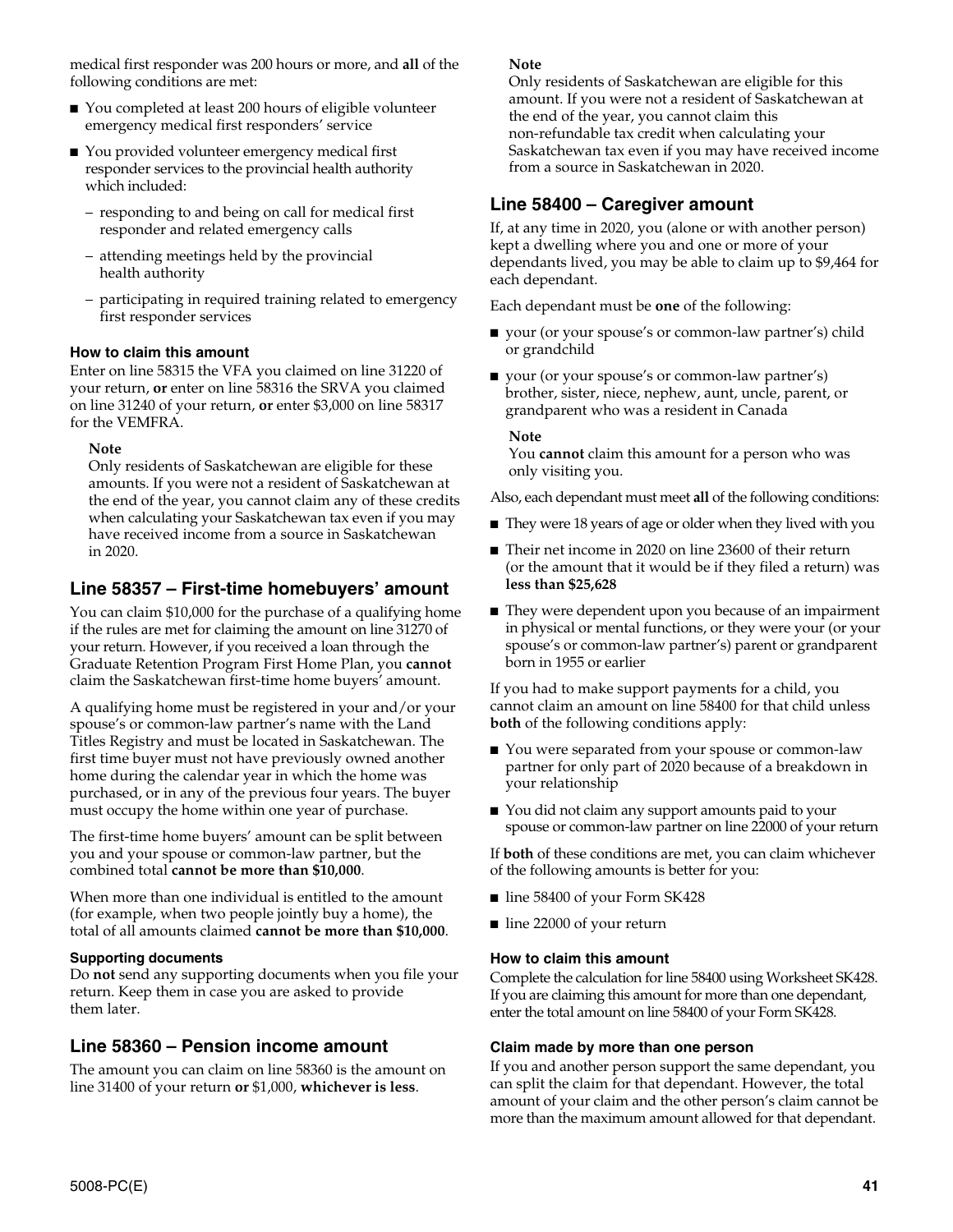## **Notes**

If you or someone else is claiming the caregiver amount (line 58400) for a dependant, you cannot claim the amount for infirm dependants age 18 or older (line 58200) for that dependant.

If someone other than you is claiming the amount for an eligible dependant (line 58160), you cannot claim the caregiver amount for that dependant.

# **Line 58440 – Disability amount for self**

You can claim this amount if the rules are met for claiming the amount on line 31600 of your return.

If you were 18 years of age or older at the end of the year, enter \$9,464 on line 58440 of your Form SK428.

If you were under 18 years of age at the end of the year, use Worksheet SK428 to calculate the amount to enter on line 58440.

# **Line 58480 – Disability amount transferred from a dependant**

You can claim this amount if the rules are met for claiming the amount on line 31800 of your return.

### **Note**

If you and your dependant were not residents of the same province or territory at the end of the year, special rules may apply. For more information, call the CRA at **1-800-959-8281**.

# **Line 58560 – Your unused tuition and education amounts**

Complete Schedule SK(S11), Saskatchewan Tuition and Education Amounts.

## **Carrying forward amounts**

Complete the "Carryforward of unused amounts" section of Schedule SK(S11) to calculate the amount you can carry forward to a future year.

This amount is the part of your tuition and education amounts that you are not claiming for the current year.

### **Supporting documents**

If you are filing a paper return**,** attach your completed Schedule SK(S11). Keep your supporting documents in case you are asked to provide them later.

# **Line 58689 – Medical expenses for self, spouse or common-law partner, and your dependent children born in 2003 or later**

The medical expenses you can claim on line 58689 are the same as those you can claim on line 33099 of your return. They also have to cover the same 12-month period ending in 2020 and must be expenses that were not claimed for 2019.

# **Line 58729 – Allowable amount of medical expenses for other dependants**

You can claim medical expenses for other dependants in addition to the medical expenses for self, spouse or common-law partner, and your dependent children born in 2003 or later on line 58689.

The medical expenses you can claim on line 58729 are the same as those you can claim on line 33199 of your return. They also have to cover the same 12-month period ending in 2020 and must be expenses that were not claimed for 2019.

# **Part C – Saskatchewan tax**

# **Line 55 – Saskatchewan farm and small business capital gains tax credit**

If you reported capital gains in 2020 from the disposition of qualified farm property or qualified small business corporation shares and you were a resident of Saskatchewan at the end of the year, you may qualify for this tax credit.

### **How to claim this credit**

Complete Form T1237, Saskatchewan Farm and Small Business Capital Gains Tax Credit.

### **Supporting documents**

If you are filing a paper return, attach your Form T1237.

# **Line 57 – Saskatchewan tax on split income**

If you are reporting federal tax on split income on line 40424 of your return, complete Part 3 of Form T1206, Tax on Split Income, to calculate the Saskatchewan tax to enter on line 42800 of your return.

# **Line 64 – Saskatchewan additional tax for minimum tax purposes**

If you need to pay federal minimum tax as calculated on Form T691, Alternative Minimum Tax, complete the calculation on line 64 of your Form SK428 to determine your Saskatchewan additional tax for minimum tax purposes.

# **Line 66 – Provincial foreign tax credit**

If your federal foreign tax credit on non-business income is less than the related tax you paid to a foreign country, you may be able to claim a provincial foreign tax credit.

### **How to claim this credit**

Complete Form T2036, Provincial or Territorial Foreign Tax Credit.

### **Supporting documents**

If you are filing a paper return, attach your Form T2036.

# **Line 69 – Saskatchewan political contribution tax credit**

You can claim this credit if, in 2020, you contributed to a registered Saskatchewan political party or to an independent candidate in a Saskatchewan provincial election.

Only claim amounts from your official receipts for 2020. Official receipts can be issued only for contributions of at least \$25.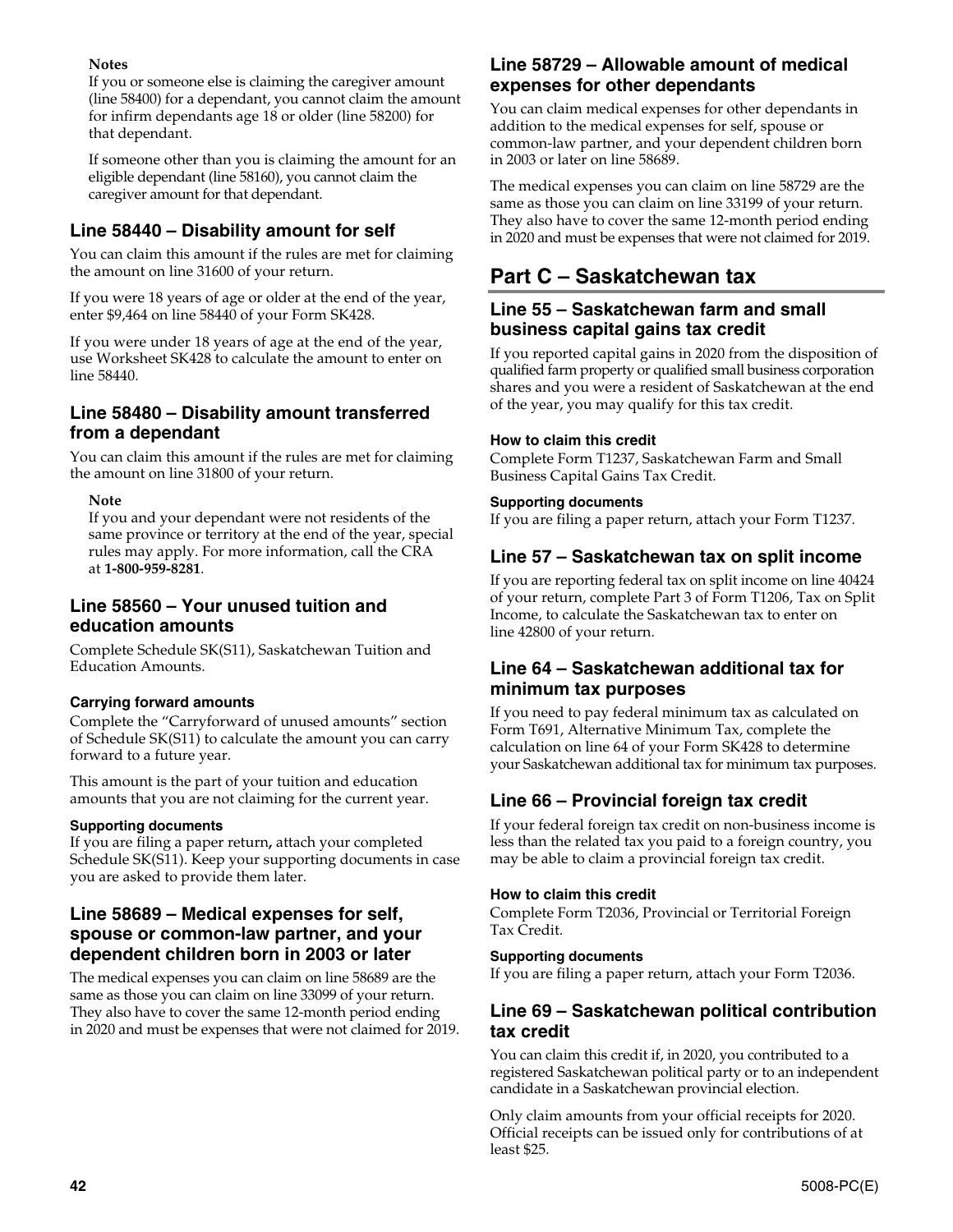### **How to claim this credit**

Enter the total of your official receipts for your Saskatchewan political contributions on line 63554 of your Form SK428. Then calculate and enter your credit on line 69 as follows:

- If the total of your official receipts is **more than \$1,275**, enter \$650 on line 69 of your Form SK428
- If the total of your official receipts is \$1,275 or less, use Worksheet SK428 to complete the calculation for line 69

#### **Supporting documents**

If you are filing a paper return, attach the official receipt (signed by an official agent of the political party or independent candidate) for each contribution.

## **Lines 71 to 73 – Labour-sponsored venture capital tax credit**

You can claim this credit only if you were a resident of Saskatchewan at the end of the year and you made an eligible investment in a labour-sponsored venture capital corporation that invests in small and medium-size businesses.

You can claim a credit for investments made in 2020 (that you did not claim a credit for on your 2019 return) or in the first 60 days of 2021.

If a registered retirement savings plan (RRSP) for a spouse or common-law partner became the first registered holder of the share, either the RRSP contributor or annuitant may claim this credit for that share.

If you invested in a **Saskatchewan provincially-registered** labour-sponsored venture capital corporation, enter the credit shown in box "Tax Credit (Provincial)" of Slip T2C (Sask.), Saskatchewan Tax Incentives (issued by the Saskatchewan Ministry of the Economy), to a maximum of \$875, on line 71 of your Form SK428.

If you invested in a labour-sponsored venture capital corporation that is **registered federally**, enter the amount shown in box "Tax Credit (Provincial)" of Slip T2C (Sask.), Saskatchewan Tax Incentives (issued by the Saskatchewan Ministry of the Economy), to a maximum of \$875, on line 72 of your Form SK428.

The maximum labour-sponsored venture capital tax credit you can claim on line 73 of Form SK428 is \$875.

If you have questions about the tax credit Slip T2C (Sask.), contact the broker you purchased the labour-sponsored venture capital shares from.

#### **Supporting documents**

If you are filing a paper return, attach your Slip T2C (Sask.).

## **Lines 75 to 77 – Saskatchewan mineral exploration tax credit**

You can claim this credit if you purchased shares from a mining exploration corporation in 2020. The company's eligible exploration expense must have been incurred in Saskatchewan.

The credit is 10% of the eligible expenses, and will be used to reduce your Saskatchewan tax in the year it is claimed. Any unused amounts can be carried forward for 10 years or carried back for three years.

#### **How to claim this credit**

Enter, on line 75 of your Form SK428, the total of the credits shown on each Slip SK-METC, Mineral Exploration Tax Credit Certificate, that you received from mining exploration corporations that incurred qualifying expenses in Saskatchewan for 2020.

If you received information slip T5013, Statement of Partnership Income, with an amount in box 198, use only the amounts shown on your SK-METC slips to make this claim.

If your 2019 notice of assessment or reassessment shows an unused mineral exploration tax credit, enter this amount on line 76 of your Form SK428.

#### **Unused mineral exploration tax credit**

If you do not use all of your tax credit for this year and you want to carry back the unused amount to previous years, complete lines 81 to 86 of your Form SK428 to calculate the available amount.

Enter, on line 84 of your Form SK428, any part of this amount that you want to carry back to reduce your 2019 Saskatchewan tax. Enter on line 85 any amount you want to carry back to 2018 and on line 86 any amount you want to carry back to 2017.

Any unused amount not carried back to a previous year on line 84, 85, or 86 will be shown on your 2020 notice of assessment or reassessment.

#### **Supporting documents**

If you are filing a paper return, attach your slips SK-METC.

### **Line 79 – Saskatchewan graduate tuition tax credit**

You can claim this credit if you were a resident of Saskatchewan at the end of 2020 and you met **all** of the following conditions:

- You met the necessary qualifications to receive a certificate or diploma from an eligible program at an eligible educational institution
- You applied for and obtained a Graduate Retention Program Eligibility Certificate from the Saskatchewan Ministry of Advanced Education

You will be entitled to credits over a seven-year period based on your eligible tuition amount, beginning in the tax year shown on your Graduate Retention Program Eligibility Certificate, as long as you file a return as a resident of Saskatchewan for each year of your entitlement.

Your credits will be calculated at the following rates:

- 10% of your total eligible tuition amount will be allowable in each of the first four years
- 20% of your total eligible tuition amount will be allowable in each of the three years following the first four years

You can carry forward any unused credit for nine years after the year of graduation. Credits not used within this time period will expire.

The maximum amount you can claim in your lifetime is a total of \$20,000.